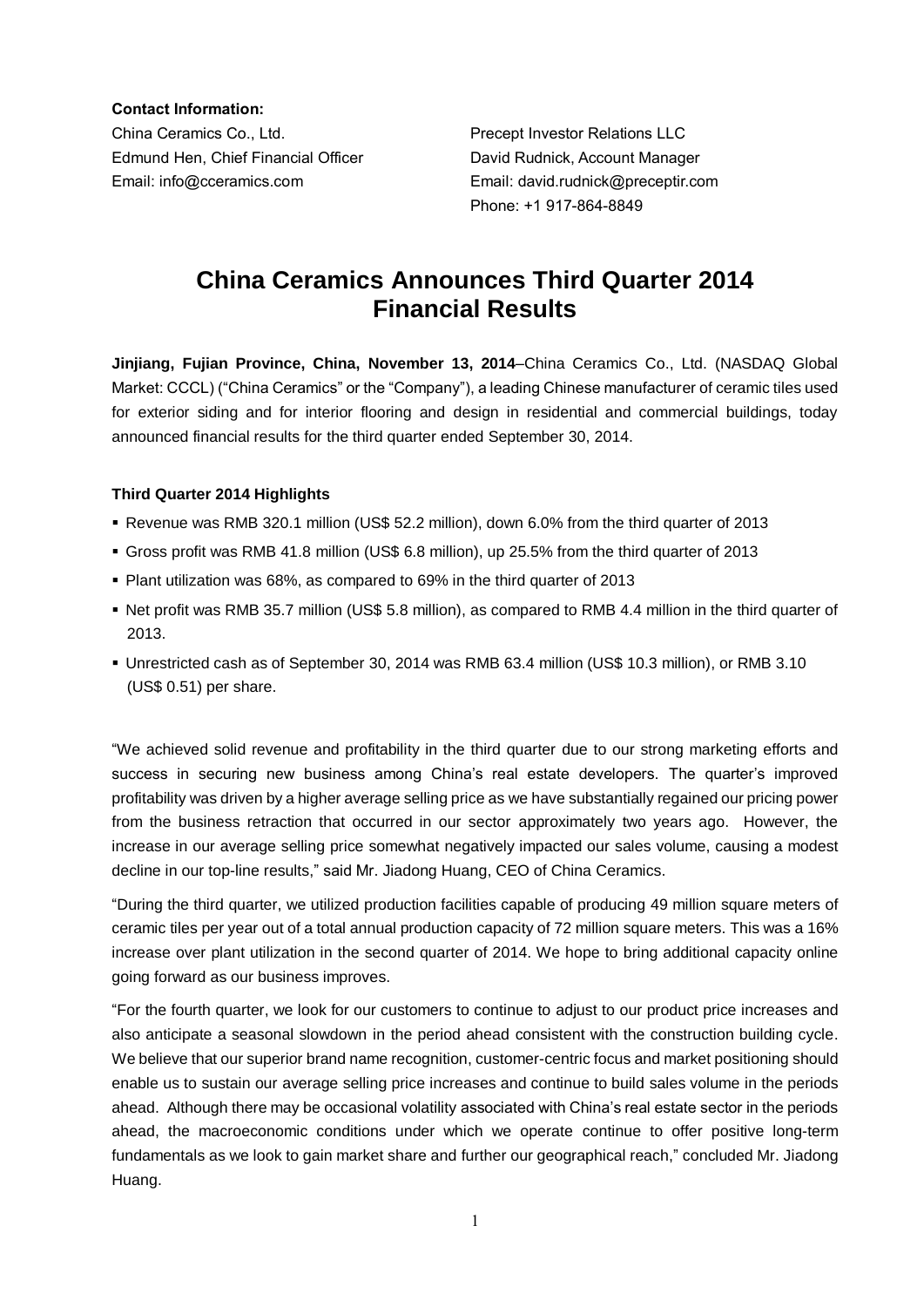#### **Third Quarter 2014 Results**

**Revenue** for the third quarter ended September 30, 2014 was RMB 320.1 million (US\$ 52.2 million), a decrease of 6.0% from RMB 340.7 million for the third quarter ended September 30, 2013. The year-overyear decrease in revenue was primarily due to a 14.4% decrease in sales volume to 10.7 million square meters of ceramic tiles in the third quarter of 2014 from 12.5 million square meters in the third quarter of 2013, which was offset by a 9.9% increase in average selling price to RMB 29.9 (US\$ 4.87) as compared to RMB 27.2 in the same year-ago quarter.

**Gross profit** for the third quarter ended September 30, 2014 was RMB 41.8 million (US\$ 6.8 million), an increase of 25.5% from RMB 33.3 million for the third quarter of 2013. The gross profit margin was 13.1% for the third quarter ended September 30, 2014 compared to 9.8% for the third quarter of 2013. The yearover-year change in gross profit margin was primarily driven by the 9.9% increase in average selling price as we raised our selling price on all of our products on July 1, 2014.

**Realized and unrealized fair value gain on derivative financial instruments** for the third quarter ended September 30, 2014 was RMB12.2 million, as compared to RMB 1.1 million for the third quarter of 2013. During the second quarter of 2013 and the first quarter of 2014, we entered into certain foreign currency transaction agreements with Taishin International Bank for investment purposes. The agreements meet the definition of a derivative: no initial net investment; value changes in response to the change of exchange rate (US\$ versus RMB); and the agreements are settled at a future date. In July 2014, our Chief Executive Officer, the Company's largest shareholder, and an affiliate of our Chief Executive Officer, agreed to assume these agreements. As a result, after July 31, 2014, we are no longer required to fund any losses related to these agreements, and will neither suffer any future liabilities arising under those agreements nor realize any benefits arising under those agreements.

**Other expenses** for the third quarter ended September 30, 2014 was RMB 0.3 million (US\$ 0.06 million), as compared to RMB 19.3 million for the third quarter of 2013. The year-over-year decrease in other expenses was mainly caused by the loss on disposal of equipment of RMB 18.9 million for the third quarter of 2013 that was attributable to the replacement and updating of plant production equipment at our Hengda facility.

**Profit from operations before taxation** for the third quarter ended September 30, 2014 was RMB 44.1 million (US\$ 7.2 million), as compared to RMB 6.0 million for the third quarter of 2013. The year-over-year increase in profit from operations was primarily the result of (i) the improvement in our gross profit caused primarily by the increase in average selling prices of our products, (ii) the decrease in other expenses of RMB 19.0 million as we recorded a loss on the disposal of equipment at the Hengda facility for the third quarter of 2013 of RMB 18.9 million, and (iii) the increase in fair value gain on derivative financial instrument.

**Net profit** for the third quarter ended September 30, 2014 was RMB 35.7 million (US\$ 5.8 million), as compared to RMB 4.4 million for the comparable period of 2013.

**Earnings per fully diluted share** were RMB 1.75 (US\$ 0.28) for the third quarter ended September 30, 2014 as compared to RMB 0.21 for the third quarter of 2013. Per share calculations for the third quarters of 2014 and 2013 were computed using 20.4 million shares.

We believe that the operating results of the third quarter of 2014 represent a solid improvement relative to the previous three quarters resulting from an improvement in gross margin caused by an increase in the selling prices of our products despite a modest top-line decline as compared to the third quarter of 2013. Although our sales volume decreased 14.4% to 10.7 million square meters in the third quarter of 2014 from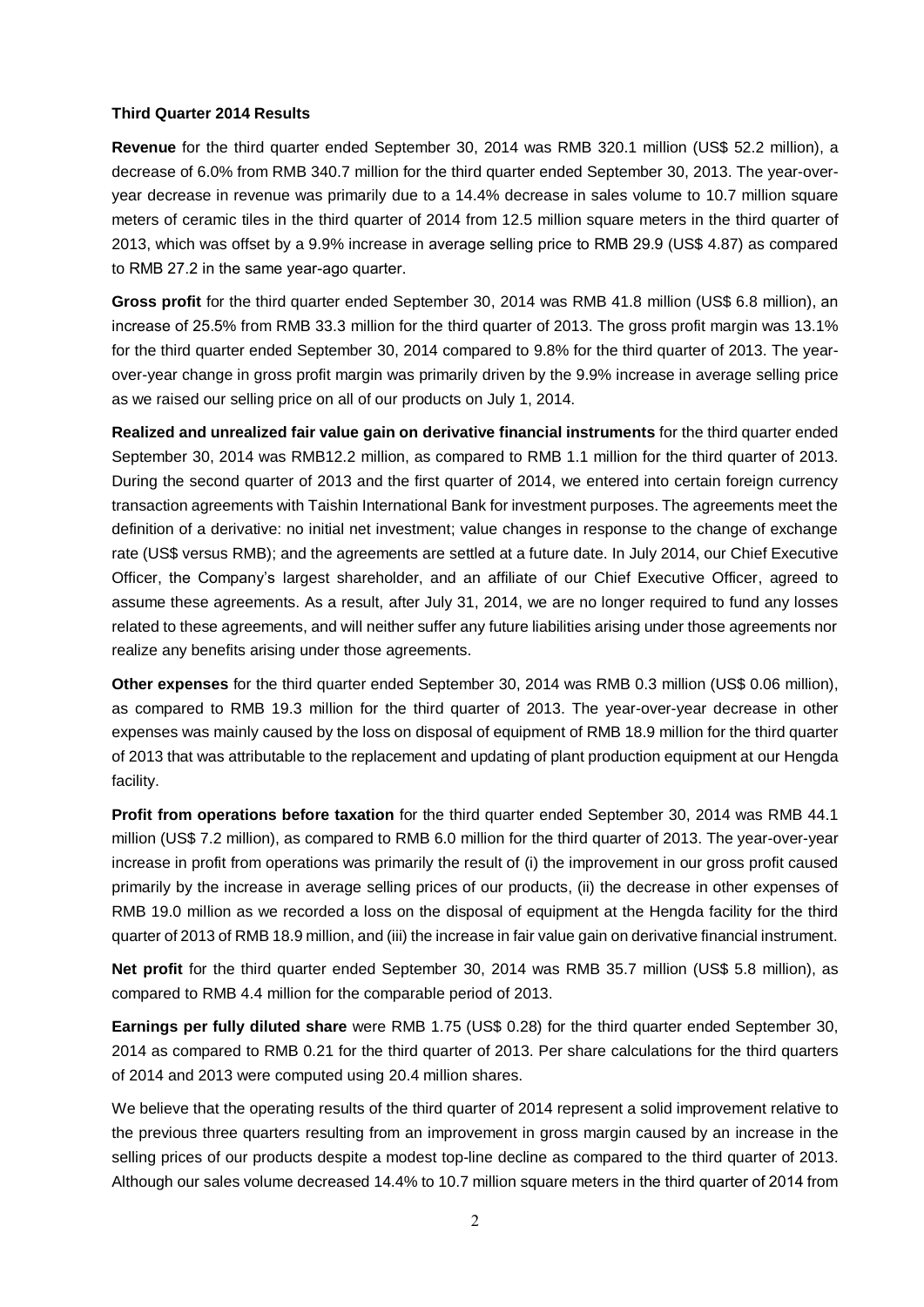12.5 million square meters for the same period of 2013, gross profit margin increased to 13.1% from 9.8% in the third quarter of 2013 and the average selling price increased by 9.9% to RMB 29.9 (US\$ 4.87) per square meter from RMB 27.2 per square meter in the third quarter of 2013. We generated stronger profitability with a net profit of RMB 23.5 million (US\$ 3.8 million) for the third quarter ended September 30, 2014 as compared to RMB 4.4 million for the same period of 2013. The substantial year-over-year increase in net profit was primarily the result of an increase in gross profit and the one-off on the disposal of equipment that occurred in the third quarter of 2013.

#### **Nine Months 2014 Results**

Revenue for the nine months ended September 30, 2014 was RMB 797.5 million (US\$ 129.9 million), an increase of 11.9% as compared to RMB 712.6 million for the nine months ended September 30, 2013. Gross profit was RMB 75.3 million (US\$ 12.3 million), up 24.3% from RMB 60.6 million in the nine months ended September 30, 2013. Gross margin was 9.4% compared to 8.5% in the same period of 2013. Selling expenses were RMB 11.2 million (US\$ 1.8 million), compared to RMB 7.1 million in the same period of 2013. Administrative expenses were RMB 20.7 million (US\$ 3.4 million), compared to RMB 21.5 million for the same period of 2013. The realized and unrealized fair value loss on derivative financial instruments was RMB 59.5 million (US\$ 9.7 million) in the nine months ended September 30, 2014, compared to a realized and unrealized fair value gain of RMB 0.2 million for the same period of 2013. Other expenses were RMB 4.9 million (US\$ 0.8 million), compared to RMB 19.9 million in the same period of 2013. Net loss for the nine months ended September 30, 2014 was RMB 35.1 million (US\$ 5.7 million), compared to a net profit of RMB 8.6 million for the same period of 2013. Loss per fully diluted share was RMB 1.72 (US\$ 0.28) for the nine months ended September 30, 2014 and earnings per fully diluted share were RMB 0.42 in the same period of 2013. Losses/earnings per fully diluted share for the nine months of 2014 and 2013 were computed using 20.4 million shares.

#### **Third Quarter 2014 Statements of Selected Financial Position Items**

- Cash and bank balances were RMB 63.4 million (US\$ 10.3 million) as of September 30, 2014, compared with RMB 28.8 million as of December 31, 2013. The increase in cash and bank balances of RMB 34.6 million was primarily the result of cash generated from operating activities of RMB 46.1 million.
- Short-term bank borrowings were RMB 84.3 million (US\$ 13.7 million) as of September 30, 2014, compared with RMB 99.7 million as of December 31, 2013. The decrease was primarily due to the net repayment of short-term bank borrowings of RMB 15.9 million during the first nine months of 2014.
- Inventory turnover was 127 days as of September 30, 2014 compared with 124 days as of December 31, 2013.
- Trade receivables turnover was 186 days as of September 30, 2014 compared with 185 days as of December 31, 2013. We typically offer a credit period of 90 days to our customers, and had extended the credit period to 150 days to address the funding pressures among some distributors attributable to the challenging market conditions in China's real estate industry since the second quarter of 2012.
- Trade payables turnover was 94 days as of September 30, 2014 compared with 79 days as of December 31, 2013. The average turnover days were within the normal credit period of one to four months granted by our suppliers.

#### **Liquidity and Capital Resources**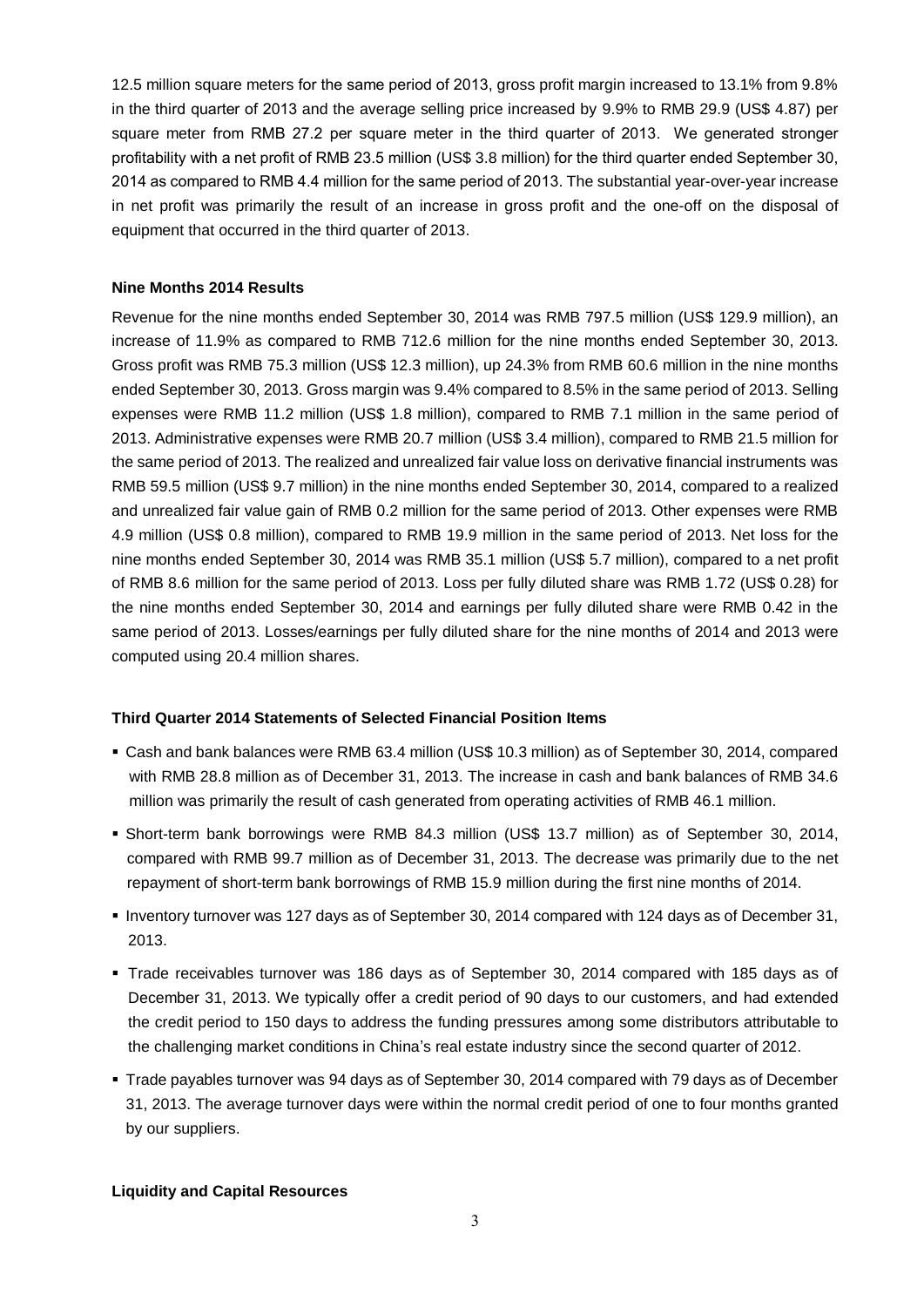**Cash flow used in operating activities** was RMB 42.5 million (US\$ 6.9 million) for the quarter ended September 30, 2014, compared to RMB 147.9 million in the same period in 2013. The year-over-year change of RMB 105.4 million was mainly due to the increase in operating profit and a lower rate of increase in trade receivables in the current quarter.

**Cash flow used in investing activities** in the quarter ended September 30, 2014 was RMB 15.4 million (US\$ 2.5 million), mainly due to the payment of restricted cash, compared to RMB 7.4 million of cash flow used in investing activities in the same period of 2013 mainly due to the acquisition of equipment.

**Cash flow used in financing activities** was RMB 6.8 million (US\$ 1.1 million) due to the net repayment to related parties in the quarter ended September 30, 2014 compared to RMB 21.9 million of cash flow used in financing activities for the same period of 2013, due to the repayment of bank borrowings and dividend paid.

#### **Plant Capacity and Capital Expenditures Update**

For the third quarter of 2014, we utilized plant capacity capable of producing 49 million square meters of ceramic tiles annually out of a total annual production capacity of 72 million square meters. This represents close to the same level of plant capacity that was utilized in the third quarter of 2013 when we utilized plant capacity capable of producing 50 million square meters of ceramic tiles annually. Production capacity increased in the third quarter of 2014 from the second quarter of 2014 in anticipation of an increase in sales volume.

Our Hengda facility has an annual production capacity of 42 million square meters of ceramic tiles and we utilized annual capacity capable of producing 28 million square meters of ceramic tiles in the third quarter of 2014. Our Hengdali facility has an annual production capacity of 30 million square meters and we utilized annual capacity capable of producing 21 million square meters of ceramic tiles in the third quarter of 2014. We will bring our unused production capacity online as customer demand dictates and when there are further signs of improvement in China's real estate and construction sector.

We review the level of capital expenditures throughout the year and make adjustments subject to market conditions. Although business conditions are subject to change, we anticipate a modest level of capital expenditures for the remainder of 2014 other than those associated with minimal upgrades, small repairs and the maintenance of equipment.

#### **Business Outlook**

In the third quarter of 2014, we experienced a significant increase in revenue relative to the first two quarters of the year with stronger operating metrics. Revenue increased 53.3% as compared to the first quarter of 2014 and 19.2% as compared to the second quarter of 2014, while gross profit margin increased to 13.1% in the current quarter from 4.5% in the first quarter of 2014 and 9.0% in the second quarter of 2014. In addition, sales volume is up in the current quarter relative to the first two quarters, increasing 42.7% from the first quarter of 2014 and 16.3% from the second quarter of 2014. We note that the second and third calendar quarters have been the peak season of the property development industry, and, therefore, our quarterly sales are usually highest from May to September compared to the rest of the year. We have lower sales between the months of January and March due to the effects of cold weather and the PRC Spring Festival. However, we view the overall increase in revenue during the first nine months of 2014 as compared to the same period of 2013 as an indication of continued growth in China's real estate and construction sectors relative to the comparable period in 2013.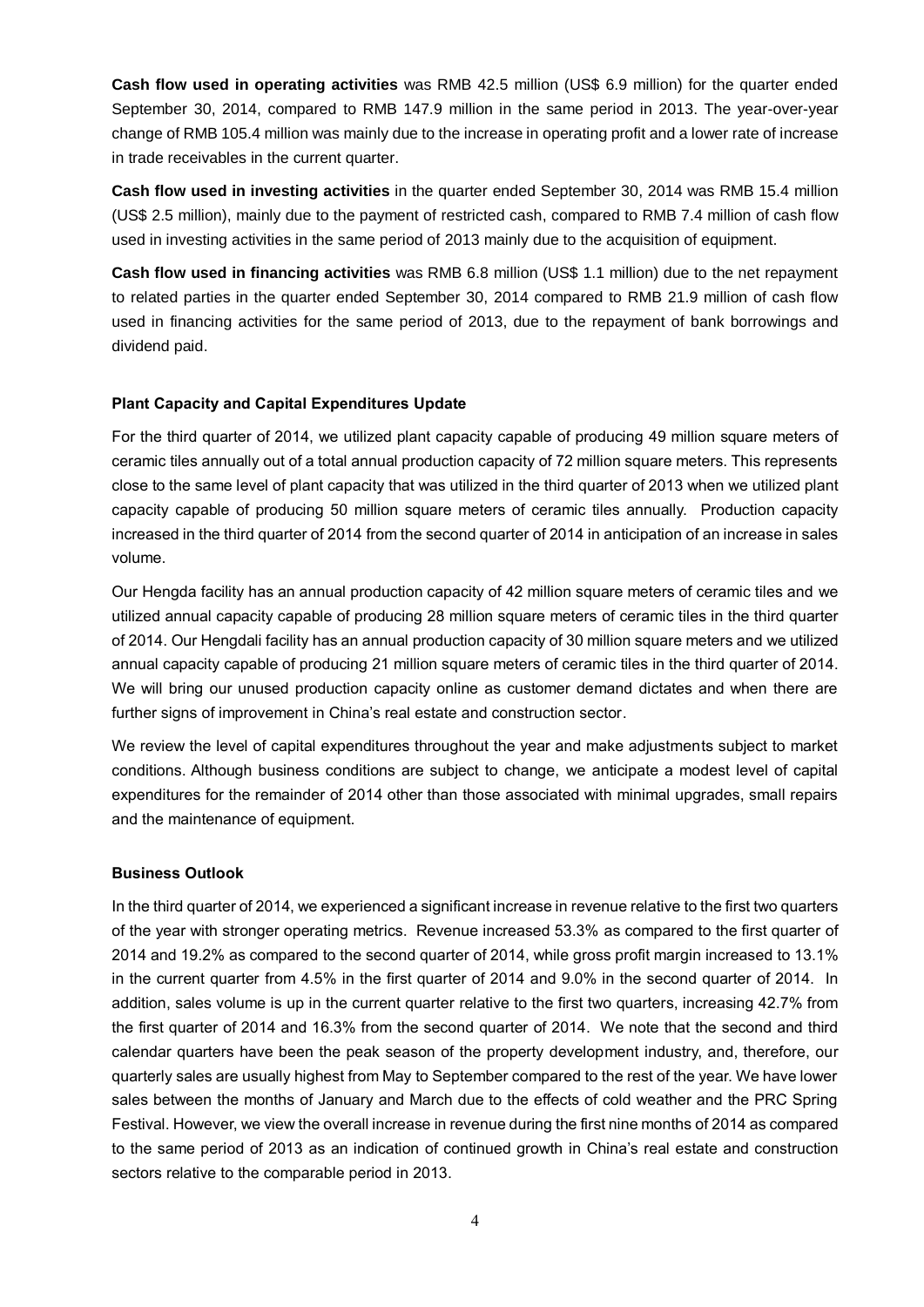Further, we view the 9.9% increase of the average selling price of our ceramic tiles in the third quarter as encouraging relative to the retrenchment that caused price cuts in the building materials sector in late 2012. We have regained a substantial portion of its pricing power as the average selling price of our ceramic tiles of RMB 29.9 (\$4.87) per square meter is now 22.5% higher than the average selling price of RMB 24.4 in the first quarter of 2013. Although we have been able to steadily increase our average selling price over the last six quarters, we believes that some of our customers could still be adjusting to the product price increases which was a factor in the current quarter's 14.4% drop in sales volume relative to the third quarter of 2013. We believes that enhanced marketing efforts will help to produce wider customer acceptance of the new prices which could result in better sales of our ceramic tiles in the periods ahead so as to better utilize the full extent of our production capacity.

We typically receive orders from customers two months in advance of production on a rolling basis. We enter into a dealership agreement with customers and a sales or purchase contract each time a customer places an order. As of September 30, 2014, our backlog was RMB 171.7 million (US\$ 28.0 million) which represents approximately the next two months of revenue as of the end of the third quarter. This compares to a backlog of approximately RMB 155.0 million as of September 30, 2013, a year-over-year increase of 10.8%. Further, since July 2014, due to an increase in our production costs (primarily caused by the use of relatively more expensive natural gas instead of coal at the Hengda facility), we have increased the selling prices of all products by approximately 5%, and of porcelain tiles in particular by approximately 10%, in order to maintain our gross margin.

Although we are likely to experience occasional volatility in the periods ahead, we believe that the macroeconomic environment will continue to be relatively stable for the remainder of 2014 even as business typically slows due to the seasonality of the real estate industry. We note that residential real estate prices have flattened out in recent months reflecting a decrease in housing demand and units of housing properties being sold. This could lead to a contraction in the construction industry and adversely impact our sales volume in the periods ahead. To boost demand, the Chinese government has eased property market controls, accelerated infrastructure construction and relaxed reserve requirements for small banks in order to increase lending. Local governments have also eased access to capital, curbed restrictions on home purchases and introduced tax incentives. In our view, these measures tend to support China's property development and construction markets.

We believe that the real estate sector continues to be important in China's economy and that the Chinese government will continue to promote policies to continue urbanization and boost domestic economic growth. The Chinese government has recently reiterated its position that the greatest potential for expanding domestic demand and sustaining economic growth in China lies in urbanization. Since urbanization leads to new property development and housing construction, government policies and current urbanization trends augur positive long-term fundamentals which could positively impact our business.

We believe that our ability to price our products to generate better margins has gradually improved and we will continue to focus on boosting sales volume, in particular, sales of premium, higher margin ceramic tiles. We believe that our ability to meet customized customer orders and wide product offerings equips us with a competitive advantage that smaller and less technologically advanced competitors cannot match. Our goal is to solidify our pricing levels in the quarters ahead and continue to build sales volume consistent with China's urbanization and demographic trends.

#### **Conference Call Information**

We will host a conference call at 8:00 am ET on Thursday, November 13, 2014. Listeners may access the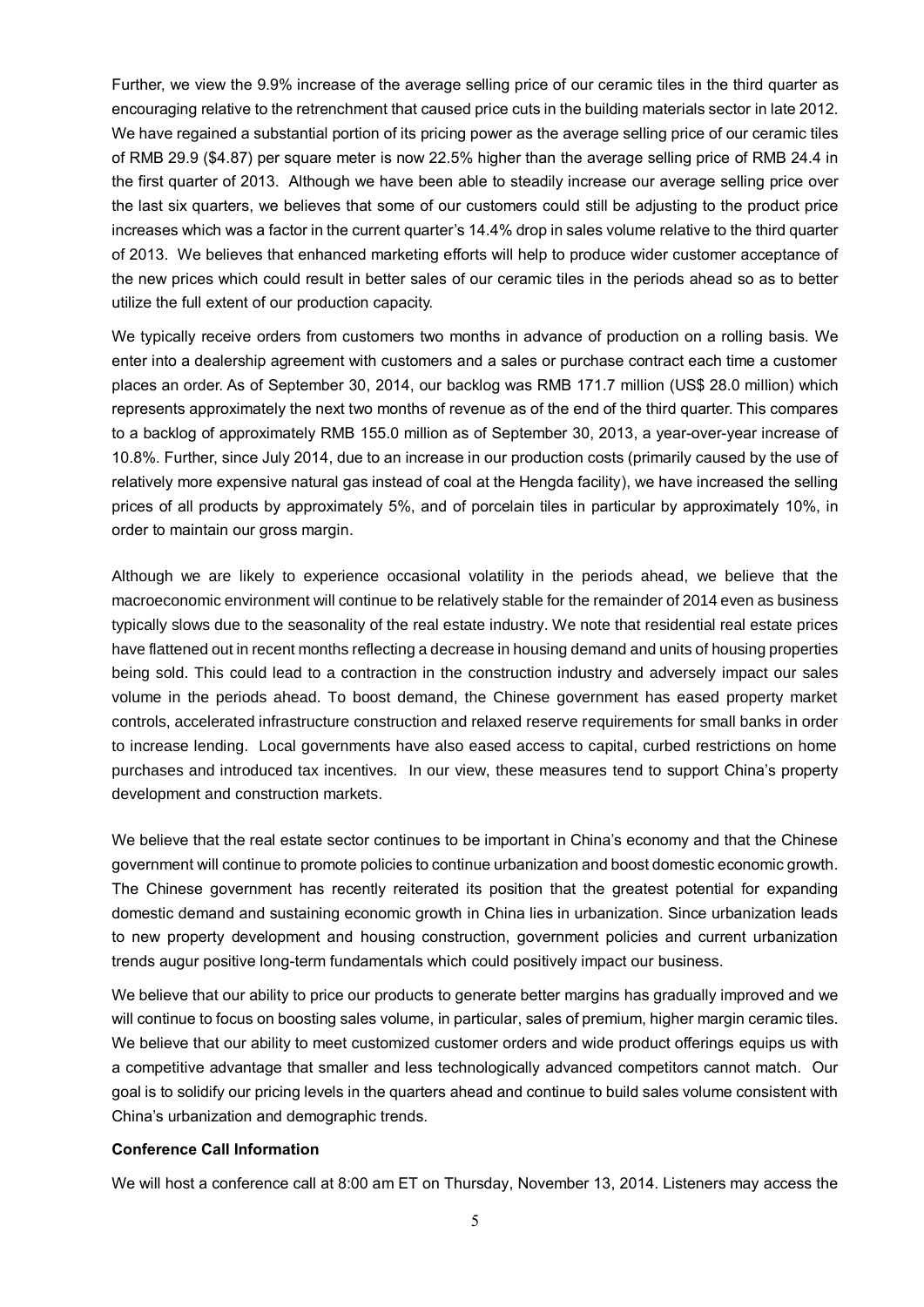call by dialing +1 (866) 395-5819 five to ten minutes prior to the scheduled conference call time. International callers should dial +1 (706) 643-6986. The conference participant pass code is 29063258. A replay of the conference call will be available for 14 days starting from 11:00 am ET on November 13, 2014. To access the replay, dial +1 (855) 859-2056. International callers should dial +1 (404) 537-3406. The pass code is 29063258 for the replay.

#### **Cash Dividends**

The first of our announced two semi-annual cash dividends of US\$ 0.0125 per share (equivalent to approximately RMB 0.08 per share), totaled RMB 1.5 million (US\$ 0.2 million, net of the 5% PRC withholding tax) was paid on July 14, 2014 to shareholders of record as of June 13, 2014. The second cash dividend will be paid on January 14, 2015 to shareholders of record as of December 12, 2014.

#### **Events Occurring in the Third Quarter of 2014 Resolving the Foreign Currency Transactions**

During the second quarter of 2013 and the first quarter of 2014, we entered into certain foreign currency transaction agreements with Taishin International Bank for investment purposes.

In June 2014, we, our Chief Executive Officer and our Audit Committee set out to attempt to terminate the foreign currency transactions as to us; and to reach a resolution that would not deplete our liquid assets by virtue of having entered into the foreign currency transaction agreements. Ultimately, the Chief Executive Officer agreed to cause an entity controlled by him to assume those agreements and the liabilities arising under those agreements.

On July 31, 2014, Sound Treasure Limited, our largest shareholder and an affiliate of our Chief Executive Officer, entered into a three party agreement (the "Novation") with the financial institution that originated the foreign currency transaction agreements and us. Under the Novation, Sound Treasure Limited assumed these agreements and all assets (mainly deposits placed with the financial institution) and all existing and future liabilities arising under these agreements, and we were released from the liabilities arising under the foreign currency transaction agreements. As a result, after July 31, 2014, we are no longer required to fund any losses related to these agreements, and we will neither suffer any future liabilities arising under those agreements nor enjoy any benefit arising under those agreements.

At the time that each of the foreign currency transaction agreements was established with the financial institution, we were required to deposit monies with the financial institution. RMB 6.7 million of a total of RMB 15.6 million in deposits were funded on our behalf by Wong Kung Tok (who is the brother-in-law of the Company's Chief Executive Officer) at the request of our Chief Executive Officer, and were included in a total of RMB 40.2 million in loans owed by us to Wong Kung Tok as of July 9, 2014. In connection with the Novation discussed above, our Chief Executive Officer, Sound Treasure Limited and Wong Kung Tok entered into an agreement with us (the "Offset Agreement") pursuant to which loans totaling RMB 20.7 million owed by us to Wong Kung Tok as of the date of the Offset Agreement were transferred to Sound Treasure Limited and then were forgiven by Sound Treasure Limited; and in return we agreed to forego any claim to RMB 15.6 million in deposits under the foreign currency transaction agreements which were transferred to Sound Treasure Limited pursuant to the Novation. As a result of these transactions, Sound Treasure Limited released us from liabilities aggregating RMB 76.8 million and we transferred ownership of RMB 15.6 million in deposits held at the financial institution from us to Sound Treasure Limited. Except as disclosed above, neither our Chief Executive Officer nor any affiliate of the Chief Executive Officer received any remuneration for agreeing to assume the foreign currency transaction agreements. The material terms of the Novation and the Sound Treasure Agreement were reviewed and approved by our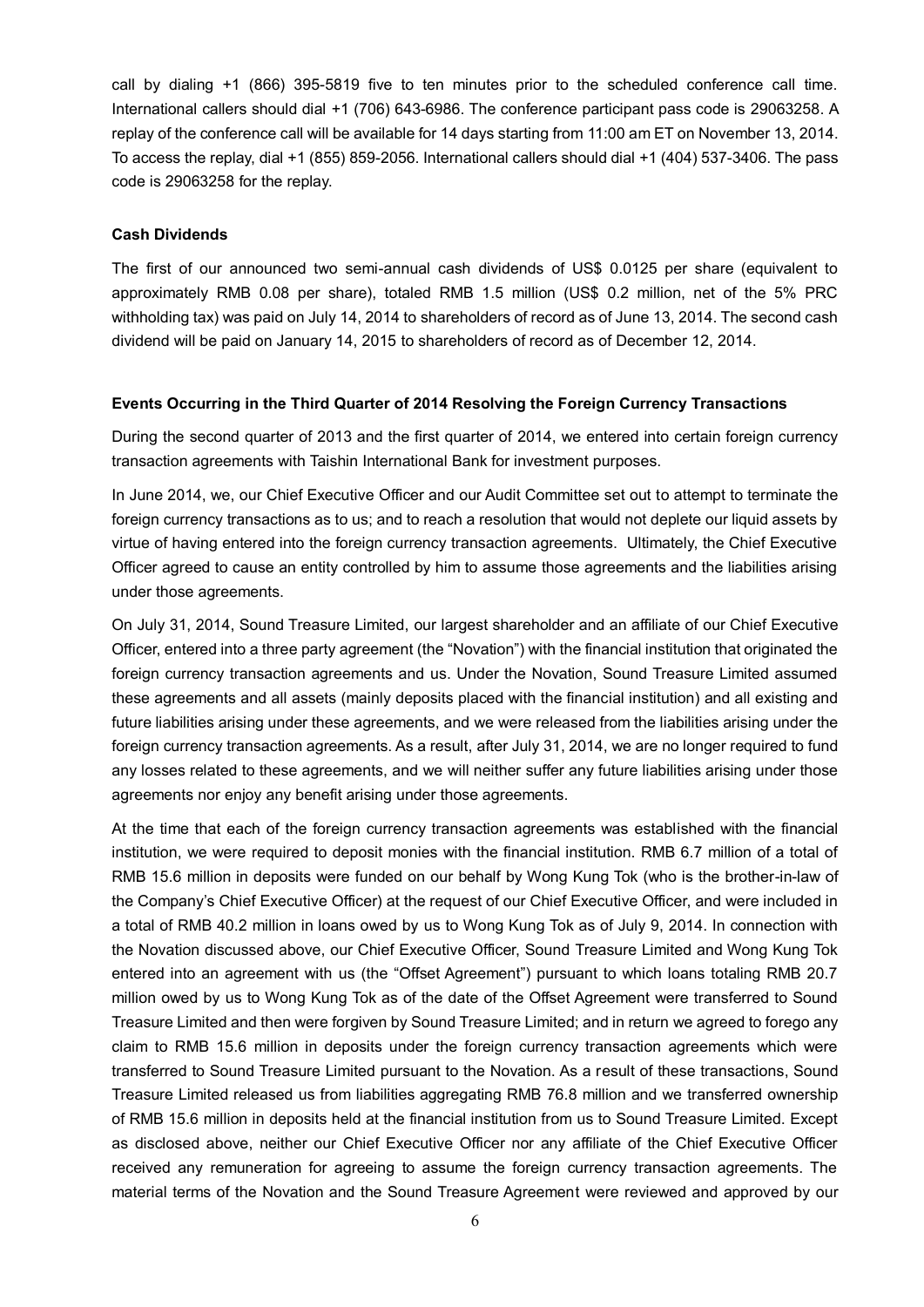Audit Committee. As a result of the Novation and the Offset Agreement, approximately RMB 76.8 million in liabilities on our books were extinguished in the third quarter of 2014 and Additional Paid-In Capital was increased by approximately RMB 73.5 million.

#### **About China Ceramics Co., Ltd.**

China Ceramics Co., Ltd. is a leading manufacturer of ceramic tiles in China. The Company's ceramic tiles are used for exterior siding, interior flooring, and design in residential and commercial buildings. China Ceramics' products, sold under the "Hengda" or "HD", "Hengdeli" or "HDL", the "TOERTO" and "WULIQIAO" brands, and the "Pottery Capital of Tang Dynasty" brands, are available in over 2,000 style, color and size combinations and are distributed through a network of exclusive distributors as well as directly to large property developers. For more information, please visit [http://www.cceramics.com.](http://www.cceramics.com/)

#### **Currency Convenience Translation**

The Company's financial information is stated in Renminbi ("RMB"). Translations of amounts from RMB into United States dollars ("US\$") in this earnings release are solely for the convenience of the readers and were calculated at the rate of US\$1.00 = RMB 6.1380. The exchange rate refers to the historical rate as set forth in the H.10 statistical release published b[y www.federalreserve.gov](http://www.federalreserve.gov/) on September 30, 2014. Such translations should not be construed as representations that RMB amounts could have been, or could be, converted realized or settled into US\$ at that rate on September 30, 2014 or any other rate.

#### *Safe Harbor Statement*

*Certain of the statements made in this press release are "forward-looking statements" within the meaning and protections of Section 27A of the Securities Act of 1933, as amended, and Section 21E of the Securities Exchange Act of 1934, as amended. Forward-looking statements include statements with respect to our beliefs, plans, objectives, goals, expectations, anticipations, assumptions, estimates, intentions, and future performance, and involve known and unknown risks, uncertainties and other factors, which may be beyond our control, and which may cause the actual results, performance, capital, ownership or achievements of the Company to be materially different from future results, performance or achievements expressed or implied by such forward-looking statements. Forward-looking statements in this press release include, without limitation, the continued stable macroeconomic environment in the PRC, the PRC real estate and construction sectors continuing to exhibit sound long-term fundamentals, our ability to bring additional capacity online going forward as our business improves, our customers continuing to adjust to our product price increases, our ability to sustain our average selling price increases and to continue to build volume in the quarters ahead, and whether our enhanced marketing efforts will help to produce wider customer acceptance of the new price points. All statements other than statements of historical fact are statements that could be forward-looking statements. You can identify these forward-looking statements through our use of words such as "may," "will," "anticipate," "assume," "should," "indicate," "would," "believe," "contemplate," "expect," "estimate," "continue," "plan," "point to," "project," "could," "intend," "target" and other similar words and expressions of the future.* 

*All written or oral forward-looking statements attributable to us are expressly qualified in their entirety by this cautionary notice, including, without limitation, those risks and uncertainties described in our annual report on Form 20-F for the year ended December 31, 2013 and otherwise in our SEC reports and filings. Such reports are available upon request from the Company, or from the Securities and Exchange*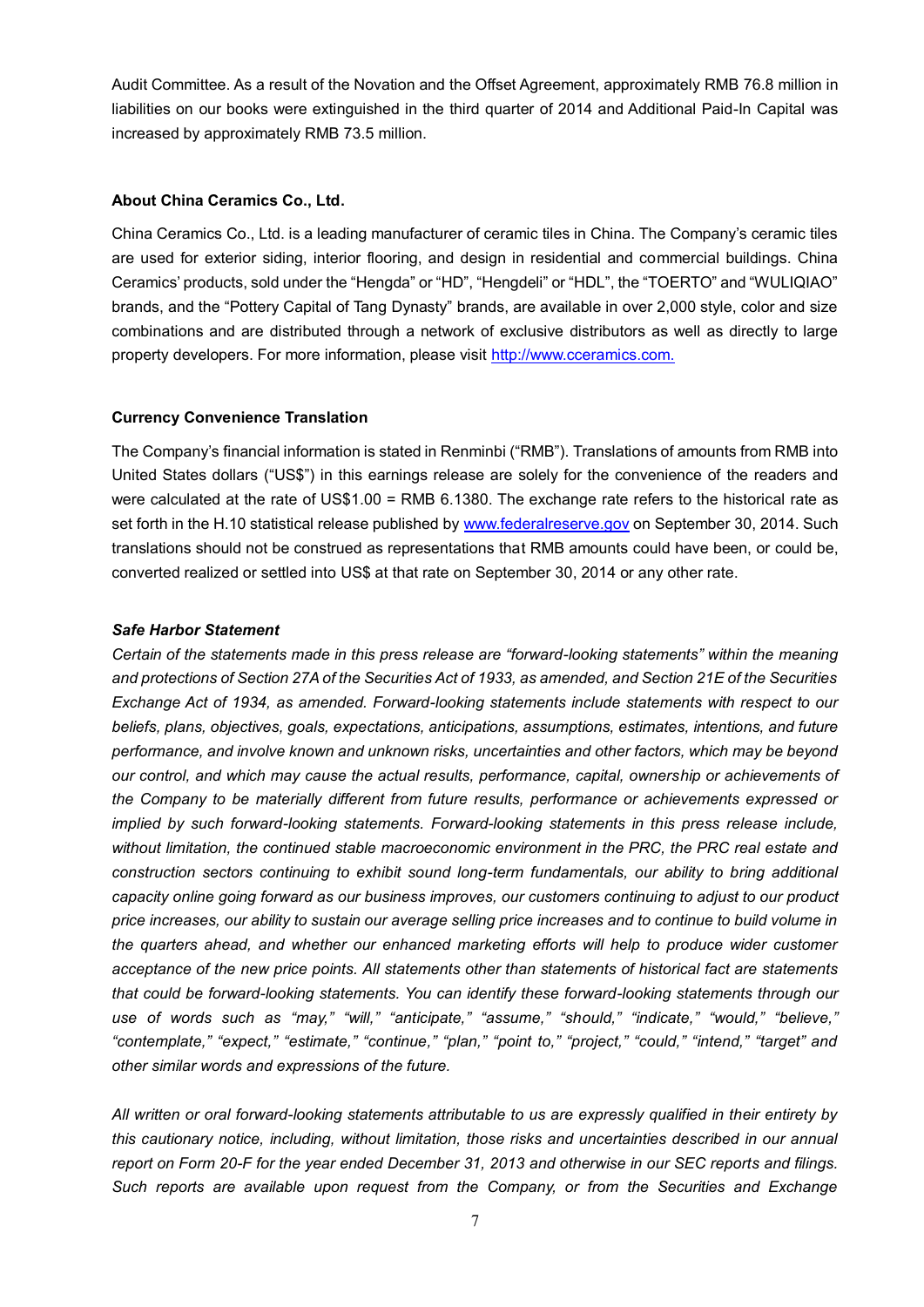*Commission, including through the SEC's Internet website at http://www.sec.gov. We have no obligation and do not undertake to update, revise or correct any of the forward-looking statements after the date hereof, or after the respective dates on which any such statements otherwise are made.*

# **FINANCIAL TABLES FOLLOW**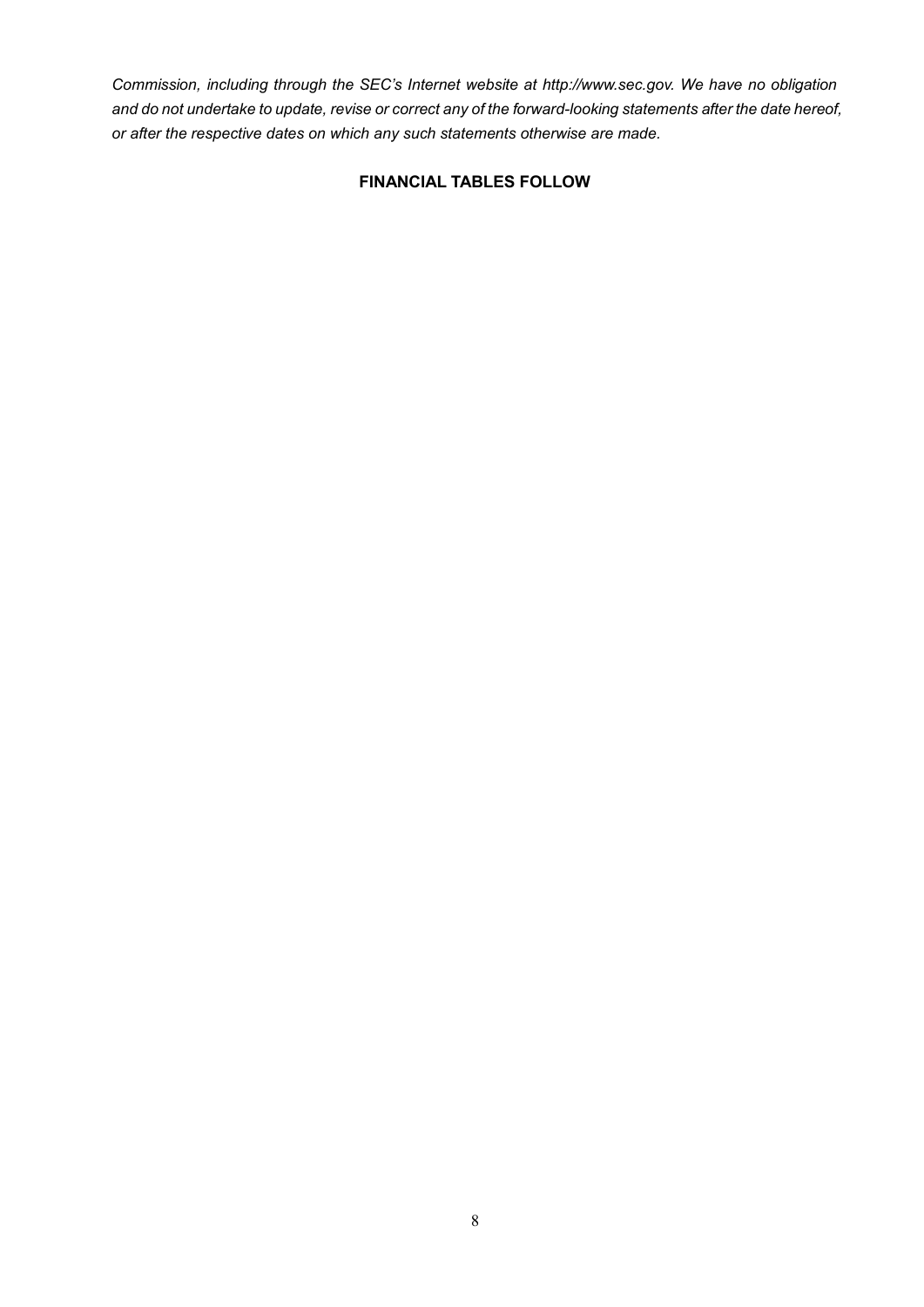# **CHINA CERAMICS CO., LTD. AND ITS SUBSIDIARIES UNAUDITED CONDENSED CONSOLIDATED STATEMENTS OF FINANCIAL POSITION**

|                                                                       |                         | As of<br><b>September 30, 2014</b> |                              |
|-----------------------------------------------------------------------|-------------------------|------------------------------------|------------------------------|
|                                                                       | <b>USD'000</b>          | <b>RMB'000</b>                     | <b>RMB'000</b>               |
| <b>ASSETS AND LIABILITIES</b><br><b>Non-current assets</b>            |                         |                                    |                              |
| Property, plant and equipment<br>Land use rights                      | 119,828<br>4,794        | 735,506<br>29,427                  | 802,578<br>29,929            |
| Goodwill<br>Deferred tax asset                                        | 609<br>1,401            | 3,735<br>8,601                     | 3,735<br>9,797               |
|                                                                       | 126,632                 | 777,269                            | 846,039                      |
| <b>Current assets</b>                                                 |                         |                                    |                              |
| Inventories<br>Trade receivables<br>Other receivables and prepayments | 58,848<br>96,838<br>493 | 361,209<br>594,393<br>3,023        | 307,436<br>490,989<br>15,525 |
| Income tax receivables<br>Derivative financial instruments            | 277                     | 1,699                              | 44                           |
| Restricted cash<br>Cash and bank balances                             | 4,704<br>10,321         | 28,872<br>63,351                   | 37,359<br>28,848             |
|                                                                       | 171,481                 | 1,052,547                          | 880,201                      |
| <b>Current liabilities</b>                                            |                         |                                    |                              |
| Trade payables                                                        | 37,279                  | 228,816                            | 152,572                      |
| Accrued liabilities and other payables                                | 7,157                   | 43,930                             | 43,140                       |
| Interest-bearing bank borrowings<br>Amounts owed to related parties   | 13,730<br>3,340         | 84,277<br>20,498                   | 99,652<br>8,539              |
| Income tax payable                                                    | 1,079                   | 6,624                              | 1,520                        |
|                                                                       | 62,585                  | 384,145                            | 305,423                      |
| <b>Net current assets</b>                                             | 108,896                 | 668,402                            | 574,778                      |
| <b>Non-current liabilities</b>                                        | 216                     |                                    |                              |
| Deferred tax liabilities                                              |                         | 1,325                              | 1,245                        |
| <b>Net assets</b>                                                     | 235,312                 | 1,444,346                          | 1,419,572                    |
| <b>EQUITY</b>                                                         |                         |                                    |                              |
| Total shareholders' equity                                            | 235,312                 | 1,444,346                          | 1,419,572                    |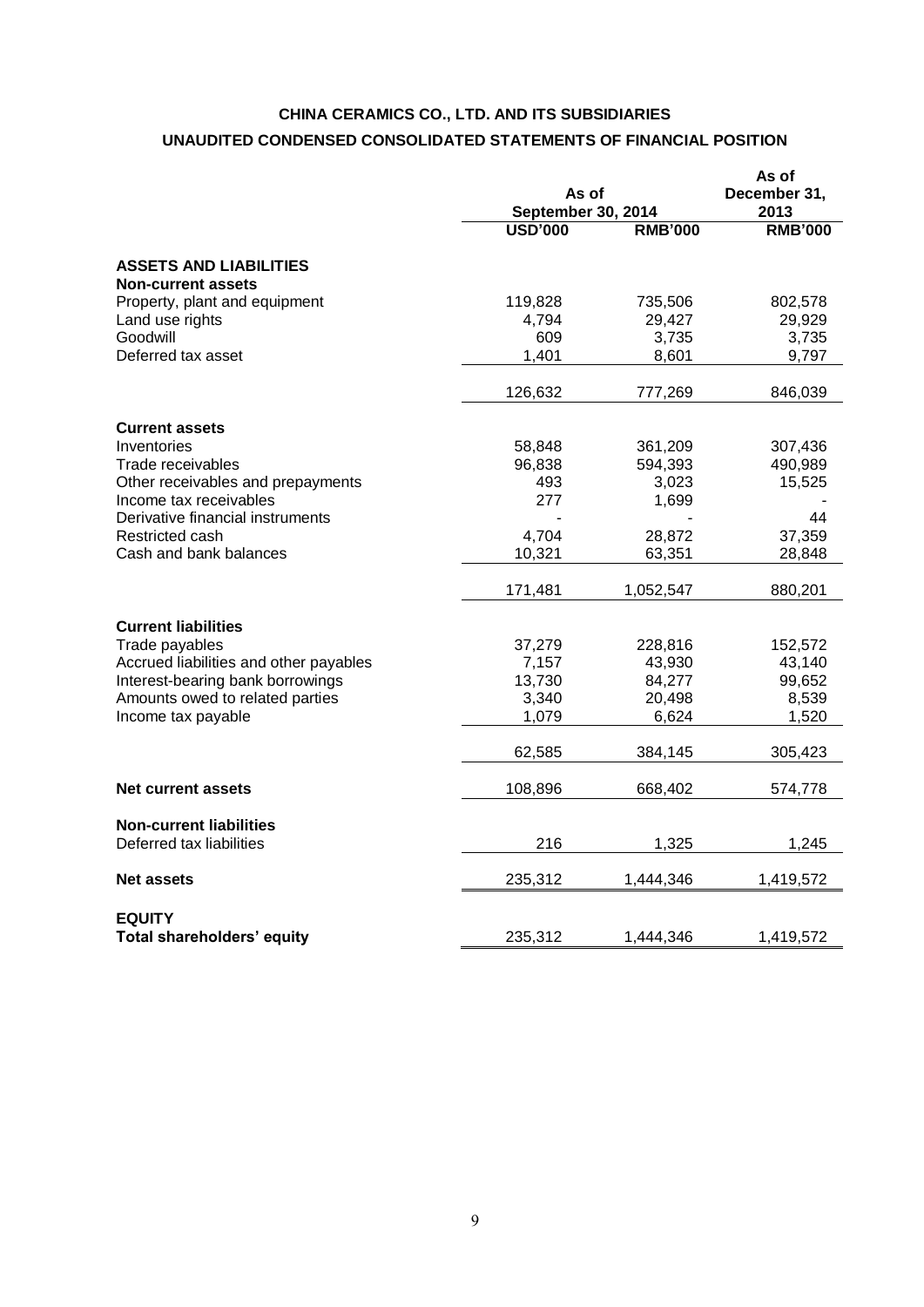#### **CHINA CERAMICS CO., LTD. AND ITS SUBSIDIARIES UNAUDITED CONDENSED CONSOLIDATED STATEMENTS OF PROFIT OR LOSS**

|                                                                                                                                                                                                   | Three months ended September 30,<br>2014 |                                                | 2013                                                     |                          |                                                              |
|---------------------------------------------------------------------------------------------------------------------------------------------------------------------------------------------------|------------------------------------------|------------------------------------------------|----------------------------------------------------------|--------------------------|--------------------------------------------------------------|
|                                                                                                                                                                                                   |                                          | <b>USD'000</b>                                 | <b>RMB'000</b>                                           |                          | <b>RMB'000</b>                                               |
| Revenue                                                                                                                                                                                           |                                          | 52,151                                         | 320,102                                                  |                          | 340,744                                                      |
| Cost of sales                                                                                                                                                                                     |                                          | (45, 340)                                      | (278, 299)                                               |                          | (307, 491)                                                   |
| Gross profit                                                                                                                                                                                      |                                          | 6,811                                          | 41,803                                                   |                          | 33,253                                                       |
| Other income<br>Selling and distribution expenses<br>Administrative expenses<br>Finance costs<br>Realized and unrealized fair value gain on derivative<br>financial instruments<br>Other expenses |                                          | 75<br>(441)<br>(990)<br>(203)<br>1,992<br>(56) | 463<br>(2,705)<br>(6,078)<br>(1, 249)<br>12,225<br>(341) |                          | 139<br>(2, 220)<br>(5,852)<br>(1, 157)<br>1,056<br>(19, 264) |
| Profit before taxation<br>Income tax expense                                                                                                                                                      |                                          | 7,188<br>(1, 370)                              | 44,118<br>(8, 408)                                       |                          | 5,955<br>(1,604)                                             |
| Profit attributable to shareholders                                                                                                                                                               |                                          | 5,818                                          | 35,710                                                   |                          | 4,351                                                        |
| <b>Earnings per share</b><br>Basic (USD/RMB)<br>Diluted (USD/RMB)                                                                                                                                 | USD<br><b>USD</b>                        | 0.28<br>0.28                                   | <b>RMB 1.75</b><br><b>RMB 1.75</b>                       | <b>RMB</b><br><b>RMB</b> | 0.21<br>0.21                                                 |
| Weighted average number of ordinary shares outstanding<br>used in computing earnings per share<br>Basic<br><b>Diluted</b>                                                                         |                                          | 20,430,838<br>20,430,838                       | 20,430,838<br>20,430,838                                 | 20,430,838<br>20,430,838 |                                                              |

# **CHINA CERAMICS CO., LTD. AND ITS SUBSIDIARIES SALES VOLUME AND AVERAGE SELLING PRICE (UNAUDITED)**

|                                             | Three months ended September 30, |            |  |
|---------------------------------------------|----------------------------------|------------|--|
|                                             | 2014                             | 2013       |  |
| Sales volume (square meters)                | 10.698.376                       | 12.544.613 |  |
| Average Selling Price (in RMB/square meter) | 29.9                             | 27.2       |  |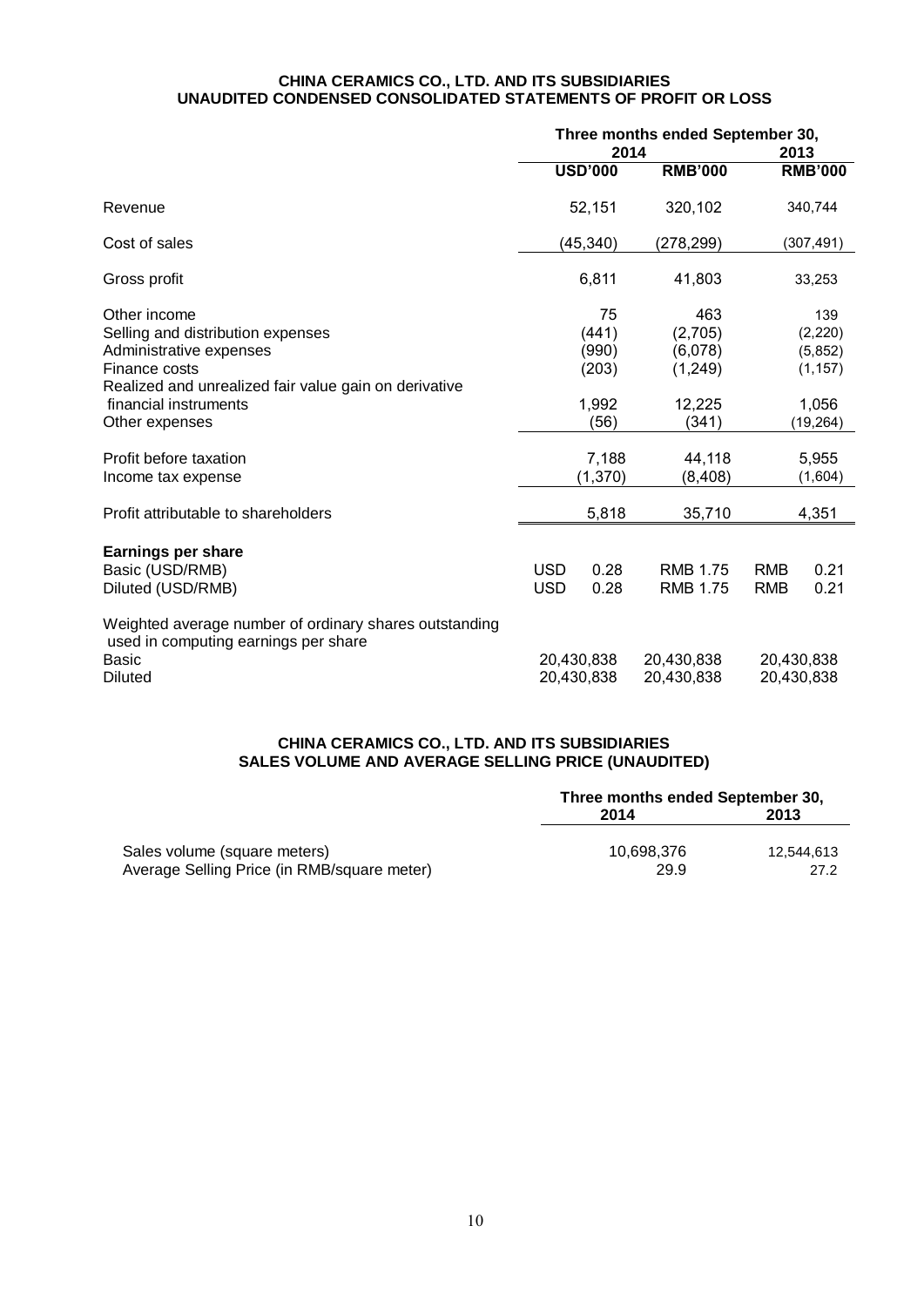#### **CHINA CERAMICS CO., LTD. AND ITS SUBSIDIARIES UNAUDITED CONDENSED CONSOLIDATED STATEMENTS OF PROFIT OR LOSS**

|                                                                                                                                                                                                          | Nine months ended September 30,<br>2014               |                                                                  | 2013                                                        |  |
|----------------------------------------------------------------------------------------------------------------------------------------------------------------------------------------------------------|-------------------------------------------------------|------------------------------------------------------------------|-------------------------------------------------------------|--|
|                                                                                                                                                                                                          | <b>USD'000</b>                                        | <b>RMB'000</b>                                                   | <b>RMB'000</b>                                              |  |
| Revenue                                                                                                                                                                                                  | 129,933                                               | 797,526                                                          | 712,631                                                     |  |
| Cost of sales                                                                                                                                                                                            | (117, 658)                                            | (722, 185)                                                       | (652,078)                                                   |  |
| Gross profit                                                                                                                                                                                             | 12,275                                                | 75,341                                                           | 60,553                                                      |  |
| Other income<br>Selling and distribution expenses<br>Administrative expenses<br>Finance costs<br>Realized and unrealized fair value (loss)/gain on derivative<br>financial instruments<br>Other expenses | 61<br>(1,825)<br>(3,378)<br>(549)<br>(9,690)<br>(796) | 372<br>(11, 202)<br>(20, 734)<br>(3,368)<br>(59, 477)<br>(4,888) | 439<br>(7, 143)<br>(21, 545)<br>(3,309)<br>216<br>(19, 894) |  |
| (Loss)/profit before taxation<br>Income tax expense                                                                                                                                                      | (3,902)<br>(1, 819)                                   | (23, 956)<br>(11, 164)                                           | 9,317<br>(765)                                              |  |
| (Loss)/profit attributable to shareholders                                                                                                                                                               | (5, 721)                                              | (35, 120)                                                        | 8,552                                                       |  |
| (Loss)/earnings per share<br>Basic (USD/RMB)<br>Diluted (USD/RMB)                                                                                                                                        | USD (0.28)<br>USD (0.28)                              | RMB (1.72)<br>RMB (1.72)                                         | RMB<br>0.42<br>0.42<br><b>RMB</b>                           |  |
| Weighted average number of ordinary shares outstanding<br>used in computing loss/earnings per share<br>Basic<br><b>Diluted</b>                                                                           | 20,430,838<br>20,430,838                              | 20,430,838<br>20,430,838                                         | 20,430,838<br>20,430,838                                    |  |

## **CHINA CERAMICS CO., LTD. AND ITS SUBSIDIARIES SALES VOLUME AND AVERAGE SELLING PRICE (UNAUDITED)**

|                                             | Nine months ended September 30, |            |  |
|---------------------------------------------|---------------------------------|------------|--|
|                                             | 2014                            | 2013       |  |
| Sales volume (square meters)                | 27.386.992                      | 27.009.468 |  |
| Average Selling Price (in RMB/square meter) | 29.1                            | 26.4       |  |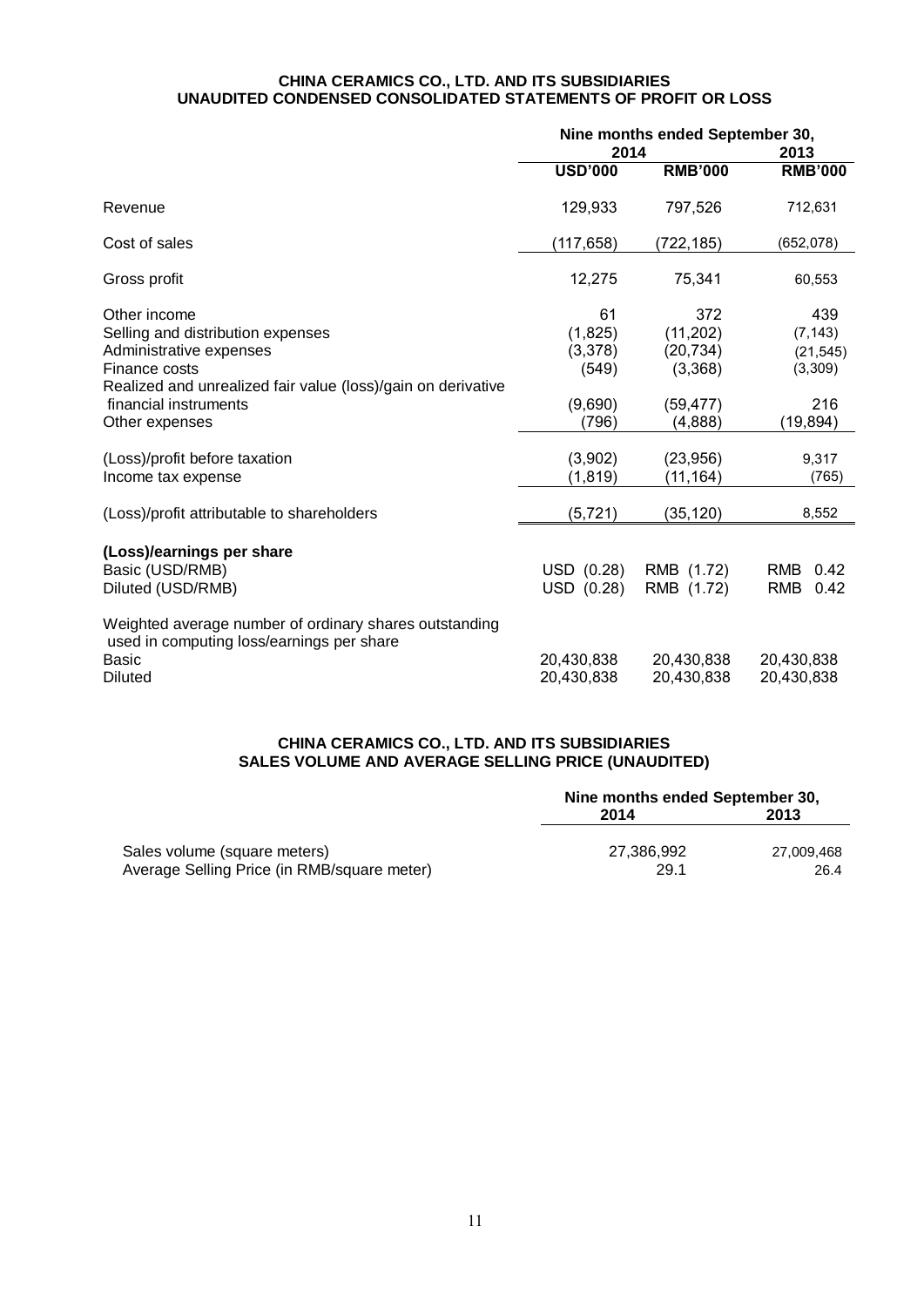# **CHINA CERAMICS CO., LTD. AND ITS SUBSIDIARIES UNAUDITED CONDENSED CONSOLIDATED STATEMENTS OF CASH FLOWS**

|                                                            | For the three months ended September 30, |                |                |
|------------------------------------------------------------|------------------------------------------|----------------|----------------|
|                                                            | 2014                                     |                | 2013           |
|                                                            | <b>USD'000</b>                           | <b>RMB'000</b> | <b>RMB'000</b> |
| Cash flows from operating activities                       |                                          |                |                |
| Profit before taxation                                     | 7,188                                    | 44,118         | 5,955          |
| Adjustments for                                            |                                          |                |                |
| Amortization of land use rights                            | 27                                       | 167            | 167            |
| Depreciation of property, plant and equipment              | 2,791                                    | 17,129         | 17,255         |
| Loss on disposal of property, plant and equipment          |                                          |                | 18,926         |
| Realized loss/(gain) from derivative financial instruments |                                          |                | (632)          |
| Fair value loss/(gain) on derivative financial instruments | (2,655)                                  | (16, 298)      | (424)          |
| Write down of inventories                                  | (142)                                    | (871)          | (136)          |
| Share-based compensation                                   |                                          |                | 514            |
| Finance costs                                              | 203                                      | 1,249          | 1,157          |
| Interest income                                            | (20)                                     | (125)          | (127)          |
| Foreign exchange gain                                      | (36)                                     | (224)          |                |
| Operating cash flows before working capital changes        | 8,019                                    | 49,218         | 42,655         |
| Increase in inventories                                    | (5,817)                                  | (35, 707)      | (3,700)        |
| Increase in trade receivables                              | (18, 444)                                | (113,208)      | (240, 923)     |
| Decrease/(increase) in other receivables and prepayments   | 188                                      | 1,156          | (2,578)        |
| Increase in trade payables                                 | 5,286                                    | 32,446         | 44,674         |
| Increase in accrued liabilities, other payables and        |                                          |                |                |
| amounts owed to related parties                            | 1,789                                    | 10,983         | 13,104         |
| Cash used in operations                                    | (8,979)                                  | (55, 112)      | (146, 768)     |
| Interest paid                                              | (203)                                    | (1, 249)       | (1, 175)       |
| Income tax paid                                            | (273)                                    | (1,674)        |                |
| Net cash used in operating activities                      | (9, 455)                                 | (58, 035)      | (147, 943)     |
|                                                            |                                          |                |                |
| Cash flows from investing activities                       |                                          |                |                |
| Proceed from derivative financial instruments              |                                          |                | 632            |
| Proceed from disposal of property, plant and equipment     |                                          |                | 1,993          |
| Acquisition of property, plant and equipment               |                                          |                | (10, 200)      |
| Interest received                                          | 20                                       | 125            | 127            |
| Net cash generated from / (used in) investing activities   | 20                                       | 125            | (7, 448)       |
|                                                            |                                          |                |                |
| <b>Cash flows from financing activities</b>                |                                          |                |                |
| Repayment of short-term loans                              |                                          |                | (10,000)       |
| Release of deposit to stock agent                          | 245                                      | 1,505          |                |
| Dividend paid                                              | (245)                                    | (1, 505)       | (11, 912)      |
| Repayment to related parties                               | (1, 114)                                 | (6, 838)       |                |
| Net cash used in financing activities                      | (1, 114)                                 | (6, 838)       | (21, 912)      |
|                                                            |                                          |                |                |
| Net decrease in cash and cash equivalents                  | (10, 549)                                | (64, 748)      | (177, 303)     |
| Cash and cash equivalents, beginning of period             | 20,876                                   | 128,135        | 217,363        |
| Effect of foreign exchange rate differences                | (6)                                      | (36)           |                |
| Cash and cash equivalents, end of period                   | 10,321                                   | 63,351         | 40,060         |

Non-cash transactions:

- (i) During the quarter ended September 30, 2014, as a result of the Novation and the Offset Agreement:-
	- Loans owed to Wong Kung Tok of RMB 20.7 million were transferred to a related company and then were forgiven by the related company;
	- Restricted cash of RMB 15.6 million was agreed to be foregone by us; and
	- Derivative liabilities of RMB 56.1 million were assumed by the related company.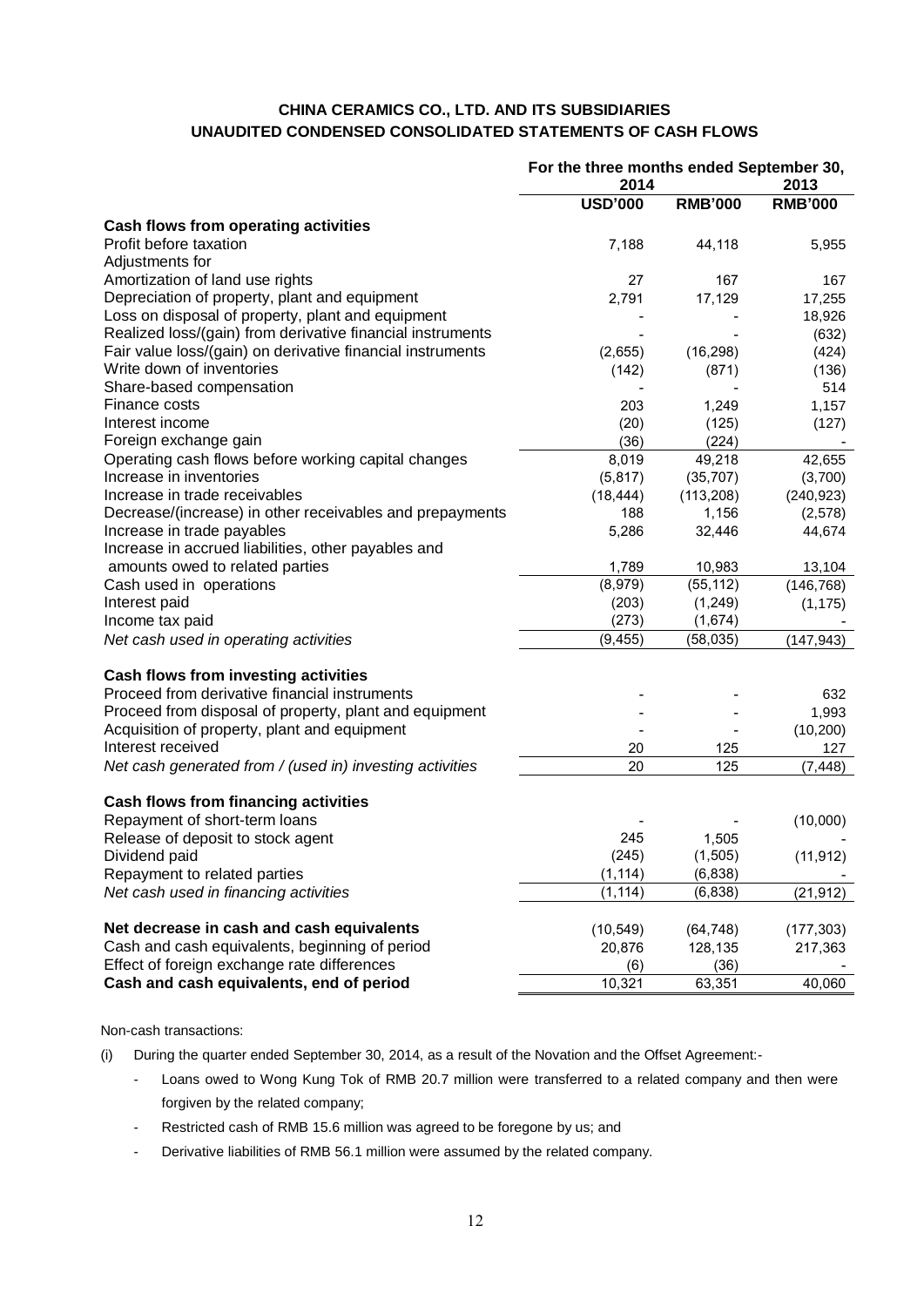(ii) Dividend payment to shareholders of RMB 1,505,094 was made on July 14, 2014 from the amount that we paid to the stock transfer agent before June 30, 2014.

# **CHINA CERAMICS CO., LTD. AND ITS SUBSIDIARIES UNAUDITED CONDENSED CONSOLIDATED STATEMENTS OF CASH FLOWS**

|                                                            | For the nine months ended September 30, |                |                |
|------------------------------------------------------------|-----------------------------------------|----------------|----------------|
|                                                            | 2014                                    |                |                |
|                                                            | <b>USD'000</b>                          | <b>RMB'000</b> | <b>RMB'000</b> |
| <b>Cash flows from operating activities</b>                |                                         |                |                |
| (Loss)/profit before taxation                              | (3,902)                                 | (23,956)       | 9,317          |
| Adjustments for                                            |                                         |                |                |
| Amortization of land use rights                            | 82                                      | 502            | 502            |
| Depreciation of property, plant and equipment              | 8,531                                   | 52,362         | 51,693         |
| Loss on disposal of property, plant and equipment          | 576                                     | 3,537          | 18,926         |
| Realized loss/(gain) from derivative financial instruments | 2,959                                   | 18,163         | (632)          |
| Fair value loss/(gain) on derivative financial instruments | 6,731                                   | 41,314         | 416            |
| Write down of inventories                                  | (142)                                   | (871)          | (2, 219)       |
| Share-based compensation                                   | 24                                      | 150            | 1,757          |
| Finance costs                                              | 549                                     | 3,368          | 3,309          |
| Interest income                                            | (64)                                    | (391)          | (427)          |
| Foreign exchange loss                                      | 93                                      | 570            |                |
| Operating cash flows before working capital changes        | 15,437                                  | 94,748         | 82,642         |
| Increase in inventories                                    | (8,619)                                 | (52, 902)      | (21, 868)      |
| Increase in trade receivables                              | (16, 847)                               | (103, 404)     | (131, 650)     |
| Decrease/(increase) in other receivables and prepayments   | 2,037                                   | 12,502         | (5, 973)       |
| Increase in trade payables                                 | 12,422                                  | 76,244         | 106,997        |
| Increase in accrued liabilities, other payables and        |                                         |                |                |
| amounts owed to related parties                            | 2,164                                   | 13,285         | 4,423          |
| Cash generated from operations                             | 6,594                                   | 40,473         | 34,571         |
| Interest paid                                              | (554)                                   | (3,399)        | (3, 323)       |
| Income tax paid                                            | (1,056)                                 | (6, 484)       | (5, 514)       |
| Net cash generated from operating activities               | 4,984                                   | 30,590         | 25,734         |
|                                                            |                                         |                |                |
| Cash flows from investing activities                       |                                         |                |                |
| Proceed from derivative financial instruments              | 226                                     | 1,390          |                |
| Proceed from disposal of property, plant and equipment     | 1,820                                   | 11,172         | 1,993          |
| Acquisition of property, plant and equipment               |                                         |                | (71, 288)      |
| Increase in restricted cash                                | (7)                                     | (43)           |                |
| Interest received                                          | 64                                      | 391            | 427            |
| Net cash generated from/(used in) investing activities     | 2,103                                   | 12,910         | (68, 868)      |
| <b>Cash flows from financing activities</b>                |                                         |                |                |
| Proceeds from short-term loans                             | 5,702                                   | 35,000         | 15,633         |
| Repayment of short-term loans                              | (8,300)                                 | (50, 945)      | (10,000)       |
| Dividend paid                                              | (245)                                   | (1,505)        | (11, 912)      |
| Advances from related party                                | 1,380                                   | 8,470          |                |
| Net cash used in financing activities                      | (1, 463)                                | (8,980)        | (6, 279)       |
|                                                            |                                         |                |                |
| Net increase/(decrease) in cash and cash equivalents       | 5,624                                   | 34,520         | (49, 413)      |
| Cash and cash equivalents, beginning of period             | 4,700                                   | 28,848         | 89,448         |
| Effect of foreign exchange rate differences                | (3)                                     | (17)           | 25             |
| Cash and cash equivalents, end of period                   | 10,321                                  | 63,351         | 40,060         |

Non-cash transactions:

- (i) During the nine months ended September 2014, a related party of the Company funded RMB 5.6 million of the Company's realized loss from derivative financial instruments.
- (ii) During the quarter ended September 30, 2014, as a result of the Novation and the Offset Agreement:-